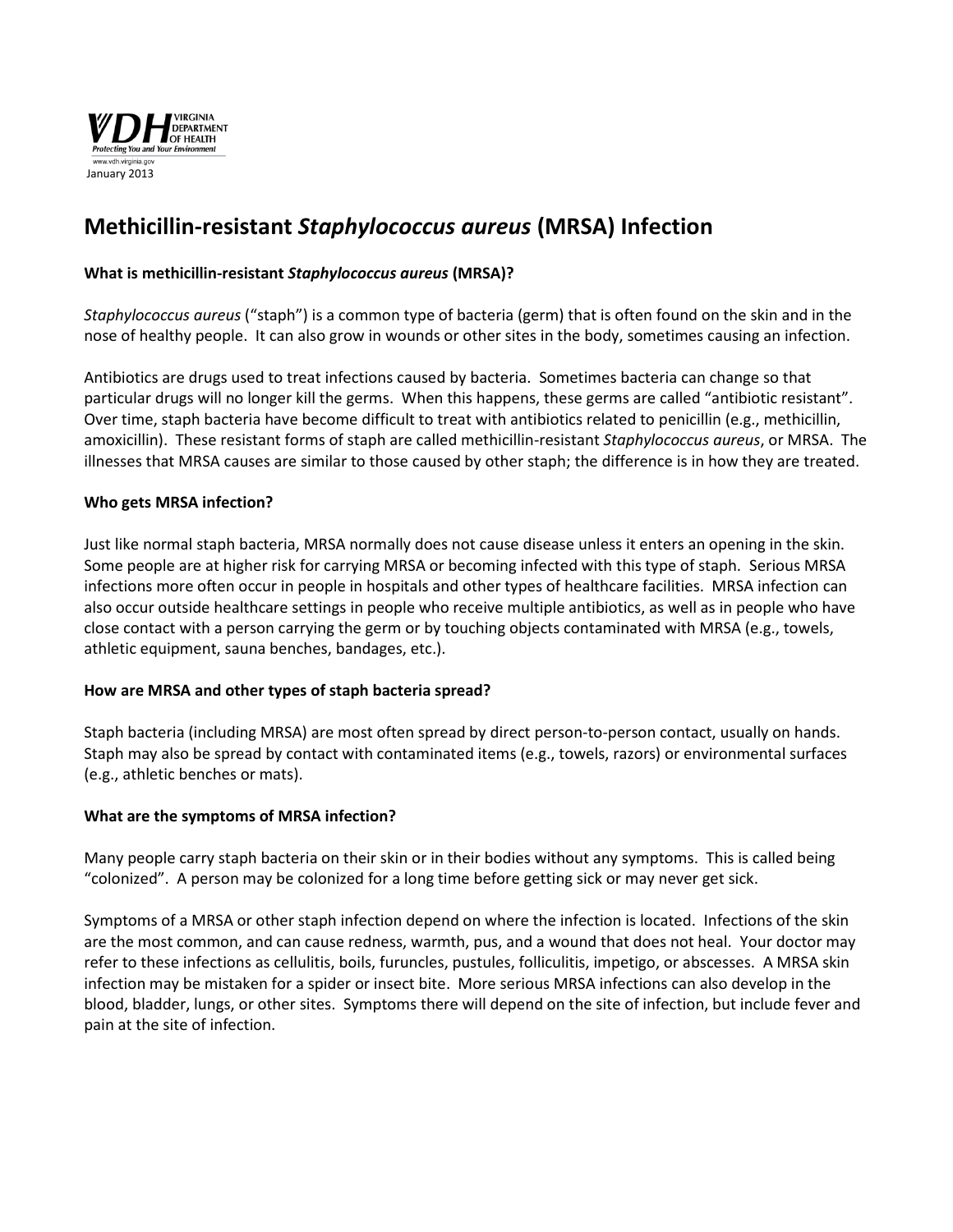## **Methicillin-resistant** *Staphylococcus aureus* **(MRSA)**

January 2013 – page 2

#### **How is MRSA diagnosed?**

Usually, a sample will be obtained from the infection site (e.g., the skin, blood, urine, or sputum) and sent to the laboratory for testing. If staph is isolated, more laboratory tests are needed to determine which antibiotics will be effective for treating the infection. If the bacteria are resistant to certain antibiotics (including oxacillin, penicillin, and amoxicillin), a diagnosis of MRSA is made.

## **What is the treatment for MRSA and other staph infections?**

Many staph skin infections, including those caused by MRSA, can be treated with appropriate wound care at home by keeping them clean and covering them with bandages. Additional treatment from a healthcare provider is needed if wounds are not healing properly or are draining (e.g., drainage of pus with warm compresses or incision). Antibiotics (not related to penicillin) may also be used. If antibiotics are prescribed by your healthcare provider, it is very important to finish taking all the pills and to call your doctor if the infection does not get better. More serious infections, like those in the blood, or surgical wound infections, may require hospitalization and/or the use of intravenous (IV) antibiotics.

Except in special circumstances, no treatment is needed for people who carry MRSA but do not have any symptoms.

## **What can be done to prevent the spread of MRSA and other staph infections?**

To prevent the spread of MRSA and other staph infections:

- Regularly wash hands with soap and water or use an alcohol-based hand sanitizer (if hands are not visibly soiled) to keep them clean.
- Keep cuts/wounds clean and covered until healed. Watch for signs of infection, such as redness, warmth, and swelling. If a sore or cut becomes red, oozes, causes pain, or isn't healing, see a doctor.
- Clean your hands thoroughly after changing bandages or touching wounds. Put used bandages in the trash.
- Avoid sharing personal items such as towels, sports equipment, razors, etc.
- If prescribed antibiotics, take all the pills, even if you feel better before they are all gone.
- Don't insist on antibiotics for treating colds or other infections caused by viruses.  $\bullet$
- If you currently have MRSA or had MRSA in the past, tell any healthcare providers who treat you. There are special things that can be done to prevent the spread of MRSA in healthcare settings.

## **What should I do if I think I have an infection caused by MRSA or another type of staph bacteria?**

See your healthcare provider. Your doctor might recommend laboratory testing to confirm whether you have MRSA and to determine how to treat it.